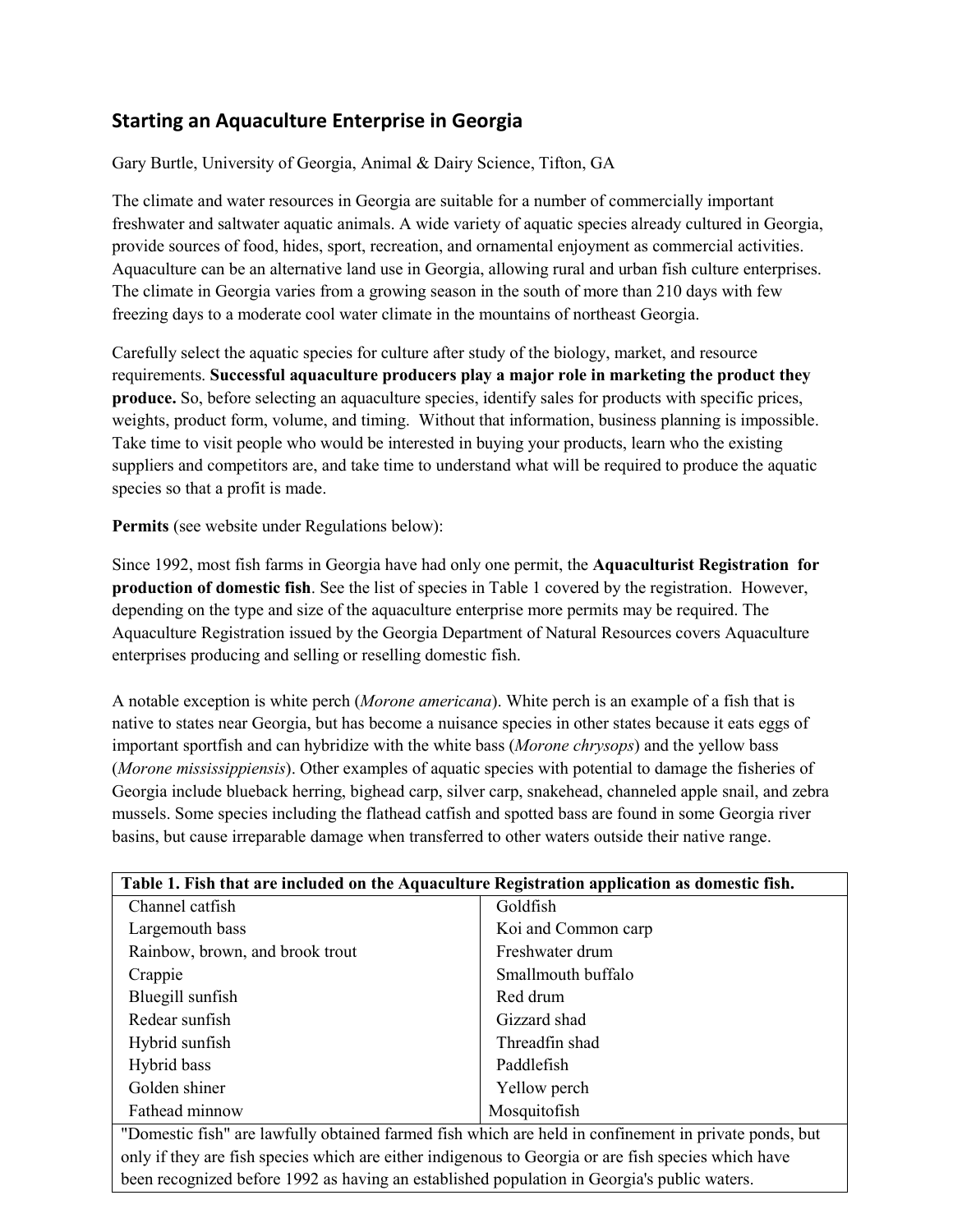The Aquaculture Registration covers the commercial fish hatchery license, the wholesale fish dealer's license, or retail fish dealer's license for domestic fish. Certain "paper trail" documents required by the registration carried during fish deliveries include a bill of sale with number, weight or average length information. Renew the Aquaculture Registration every two years.

Other licenses include the "Catch-Out Pond License", "Commercial Fish Hatchery License," and "Fish Dealers License," also managed by the Department of Natural Resources to regulate the sale of wild or game fish species in Georgia. Since some of these permits overlap in definition, it is best to contact the state office of the Fisheries Division of the Department of Natural Resources to avoid duplication. For example if you had a Commercial Fish Hatchery license, you may not need a Fish Dealers License. Each of these licenses requires a fee to be paid.

A "Wild Animal License" is also available for possession, sale, purchase, transport, import, or transfer of any wild animal including exotic fish, like tilapia and grass carp. The exception for exotic fish is when they are in containers which has water that is discharged through a filtering system capable of removing all fish and fish eggs and is disposed of in a septic tank permitted by the county or in a waste water treatment system permitted by the Georgia Environmental Protection Division. Notably, rainbow trout, brown trout, common carp, goldfish, and fathead minnows are non-native fish that are not considered exotic. Also, no permit is required to purchase triploid grass carp from wild animal dealers licensed by the state of Georgia as long as the buyer retains a bill of sale and the grass carp are stocked into a private pond.

Currently the "National Pollutant Discharge Elimination System Permit" is required of facilities that raise large quantities of coldwater or warmwater fish. Coldwater facilities that produce a discharge at least 30 days per year must be permitted unless the produce less than 9,090 kilograms (about 20,000 lbs) and feed less than 2,272 kilograms (about 5,000 lbs) of food each year. Warmwater facilities that discharge at least 30 days per year must be permitted unless they are closed ponds that discharge only in periods of excess runoff or produce less than 45,454 kilograms (abut 100,000 lbs) of aquatic animals per year.

An "Agricultural Water Use Permit" may be required if ground water withdrawals are 100,000 gallons per day or more on a monthly average. Farm pond or farm impoundment uses for fish, wildlife, recreation or other farm uses are exempted. Farm uses include irrigation of recreational turf and processing perishable agricultural products except in certain areas such as the Chattahoochee River watershed upstream from Peachtree Creek and the counties of Chatham, Effingham, Bryan, and Glynn. Contact the Division of Environmental Protection for exact requirements. This permit does not require a fee.

A " Trout Waters - Approval to Impound or Discharge" permit issued by the Georgia Environmental Protection Division, Water Protection Branch in order to control the elevation of temperature in Secondary Trout Waters by 2oF or less and to no increase in Primary Trout Waters. No fee is required for this permit.

The Georgia Department of Agriculture requires that aquaculture enterprises as well as other agriculture conduct activities consistent with Best Management Practices established by the Department. The practices are defined in the publication "Agricultural Best Management Practices for Protecting Water Quality in Georgia." The Georgia Soil and Water Conservation Commission distributes this publication.

Saltwater aquaculture activities may be regulated by the Coastal Resources Division of the Department of Natural Resources. The permits available include the "Commercial Fishing License and Commercial Fishing Boat License" for saltwater fish and shrimp and the "Master Collecting Permit" for oysters and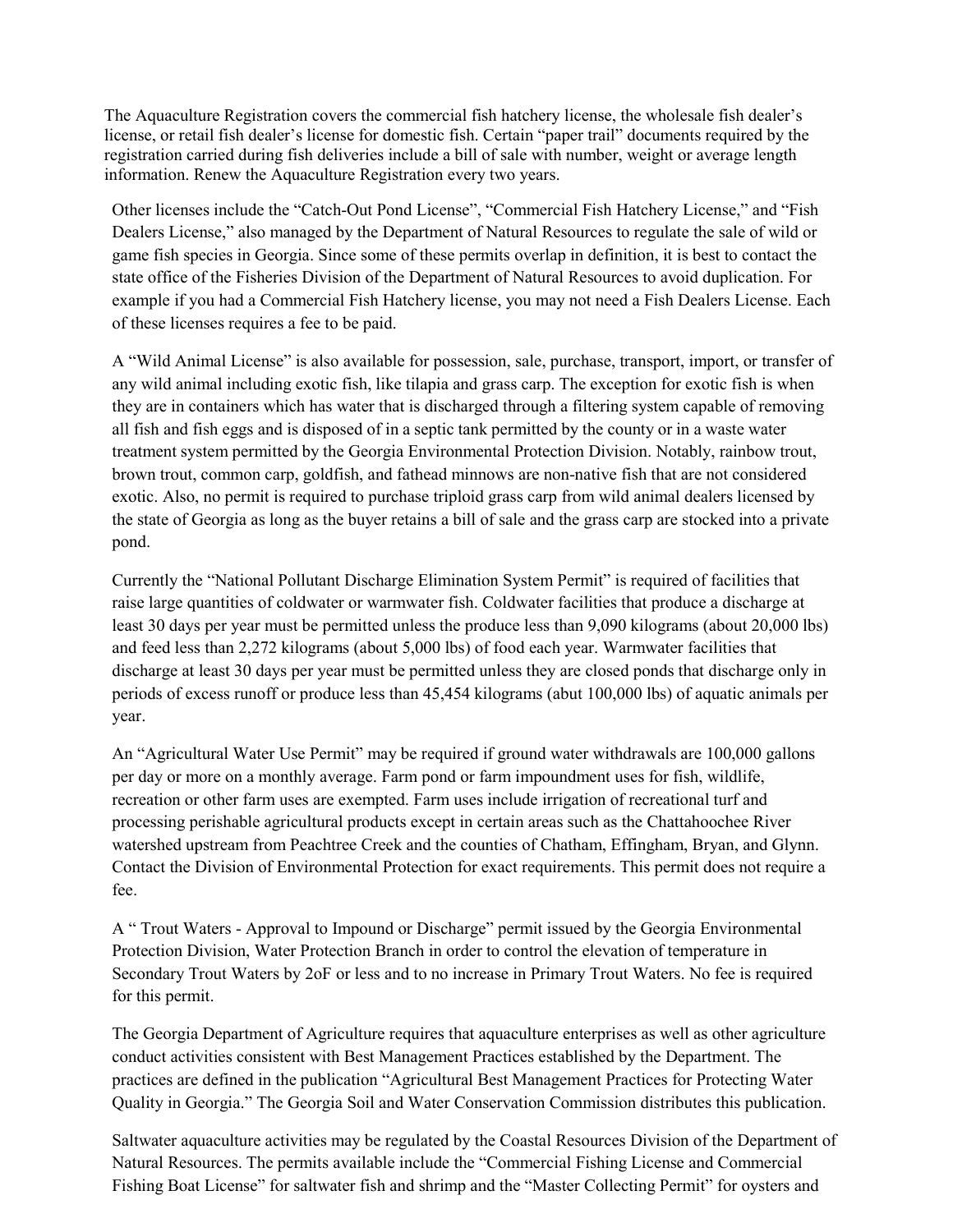clams.

The Department of Agriculture also offers "Wholesale Fish Dealers License" for persons or corporations who sell fish or seafood to any kind of retail dealer. The "Processing Facilities License" is authorized by the Georgia Food Act and allows the Department of Agriculture to inspect processing facilities. "Mobile Sales License" covers any vehicle from which retail sales of fresh or frozen seafood, meat, poultry, and other foods take place. Processing or repacking catfish requires inspection by the US Department of Agriculture, however.

Federal "404 and Section 10 Permits" are required by aquaculturists who build in navigable waters. If dredging or filling waters including wetlands are planned, the 404 permit is required. It is notable that a "State Water Quality Certification" is required from the Georgia Environmental Protection Division, Water Protection Branch before the US Army Corps of Engineers will take final action on 404 or Section 10 permits. The application is sent to the EPD automatically during the Corps review process for State Water Quality Certification.quaculture includes more than 20 species of aquatic animals and plants today. More restrictive regulations may be applied by the county where the aquaculture activity is planned. Also, contact the US Army Corps of Engineers whenever pond construction will impact a stream or wetland.

# **Pond Construction:**

Pond construction has become a highly regulated activity in Georgia since 2006 when the US Army Corps of Engineers joined with the Georgia Department of Natural Resources and the USDA Natural Resources Conservation Service to expand regulating guidelines for pond construction and pond site maintenance. Whenever a pond is constructed, especially when water impoundment will impact a ditch, stream, or wetland, contact the NRCS office in you county for assistance so that your course of action can be determined.

- 1. Contact your NRCS representative prior to starting construction of a pond.
- 2. If needed, complete a Farm Pond Exemption Information Paper (GAENG-378-EX1) to NRCS. Also, submit to the US Army Corps of Engineers for agreement. Aquaculture ponds do not meet that exemption and require a permit if streams or wetlands are involved.
- 3. Contact the EPD Watershed Protection Program when constructing ponds near streamsthat contain trout.
- 4. Plan to use erosion control measures during dirt excavation. The "Manual for Erosion and Sediment Control in Georgia" describes necessaryactivities at the website, gaswcc.georgia.gov.
- 5. When a proposed dam is over 25 feet tall, or your pond has 100 acre-feet storage or more, you must work with the Georgia DNR EPD Safe Dams Program.
- 6. When pumping water from surface water sources, Georgia DRN EPD Water Withdrawal Permitting Program may require an Agricultural Water Withdrawal Permit.
- 7. Contact the Local Issuing Authority (LIA), if applicable. Aquaculture ponds as defined by GESA (O.C.G.A. 12-7-17(5)) may be exempt from LIA permitting and buffer requirements. See LIA lists and pond construction information at: [https://epd.georgia.gov/erosion-and](https://epd.georgia.gov/erosion-and-sedimentation)[sedimentation](https://epd.georgia.gov/erosion-and-sedimentation)

# **Business Planning**

Start with a good review of what you must expect from aquaculture by reading the information on aquaculture start-up at the Southern Regional